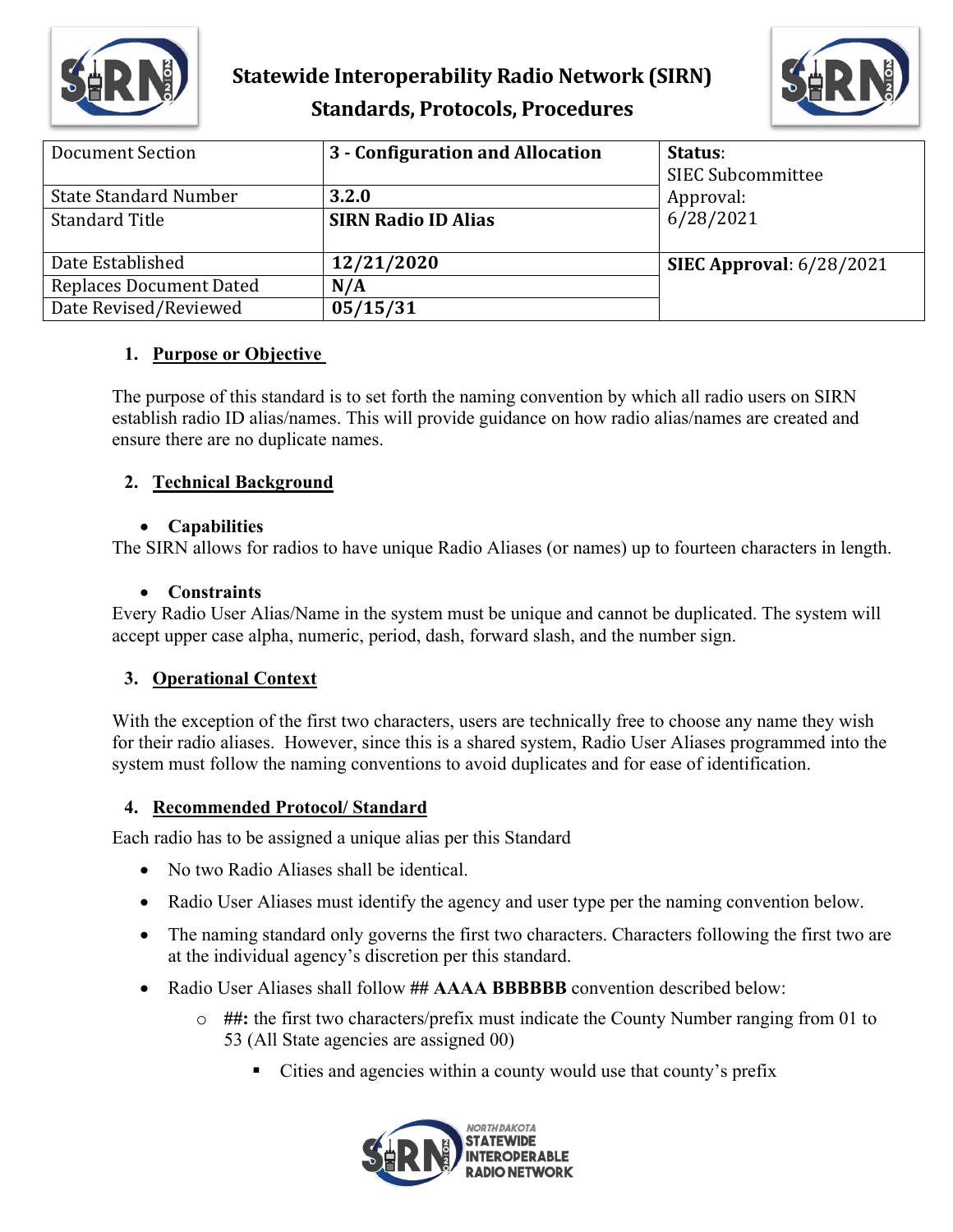

# **Statewide Interoperability Radio Network (SIRN) Standards, Protocols, Procedures**



- Federal Agencies: US
- Tribal Nations: TN
- Other entities not directly affiliated to a federal, state or local agency will be assigned the two digit prefix on a case-by-case basis.
- o **AAAA**: two to four characters indicating the agency (e.g., BCSO, WFFD, HP, etc.)
- o **BBBBB**: the remaining characters are used to indicate the user's function (e.g., Patrol Officer, Badge Number, Engine, SWAT VAN, etc.)
	- If a radio user has multiple radios on the system, each radio must have a unique alias. The alias could be suffixed with identification for the radio itself, such as a "-P" for portable to differentiate between a mobile and portable radio used by the same person. This would allow dispatchers and Administrators to readily identify radio users and whether the radio is a portable or mobile.
- At minimum, each radio must be assigned the county (##) and agency identifier (AAAA) as described above.

A few examples of this naming Standard as provided below.

### *Local Agencies*

- 18-GFPD-410-P: (Grand Forks County Number Code) (Grand Forks Police Department) (Badge Number) (Portable)
- 53-3616-M: (Williams County Number Code) (Williams County Sheriff Badge Number) (Mobile)
- 34 CFD ENG1 M: (Pembina County Number Code) (Cavalier Fire Department) (Engine 1) (Mobile)
- 30 MCHD 1 P: (Morton County Number Code) (Morton County Highway Dept) (Radio Number) (Portable)
- 30 MPD P1: (Morton County) (Mandan Police Department) (1-generic non-descriptive assignment)

For a state or federal agency, the alias could read as follows:

- 00 NDHP 4583 P: (North Dakota State Agency) (Highway Patrol) (Badge Number) (Portable)
- 00 DOT-PLOW56: (North Dakota State Agency) (Department of Transportation) (Plow Number)
- US-DEA-23-M: (US Federal Agency) (Drug Enforcement Agency) (Agent #) (Mobile)

### **5. Procedure**

A master table of Radio User Aliases will be maintained in the system by the Statewide System Administrator.

The Statewide System Administrator will manage the radio alias database and resolve duplicate alias